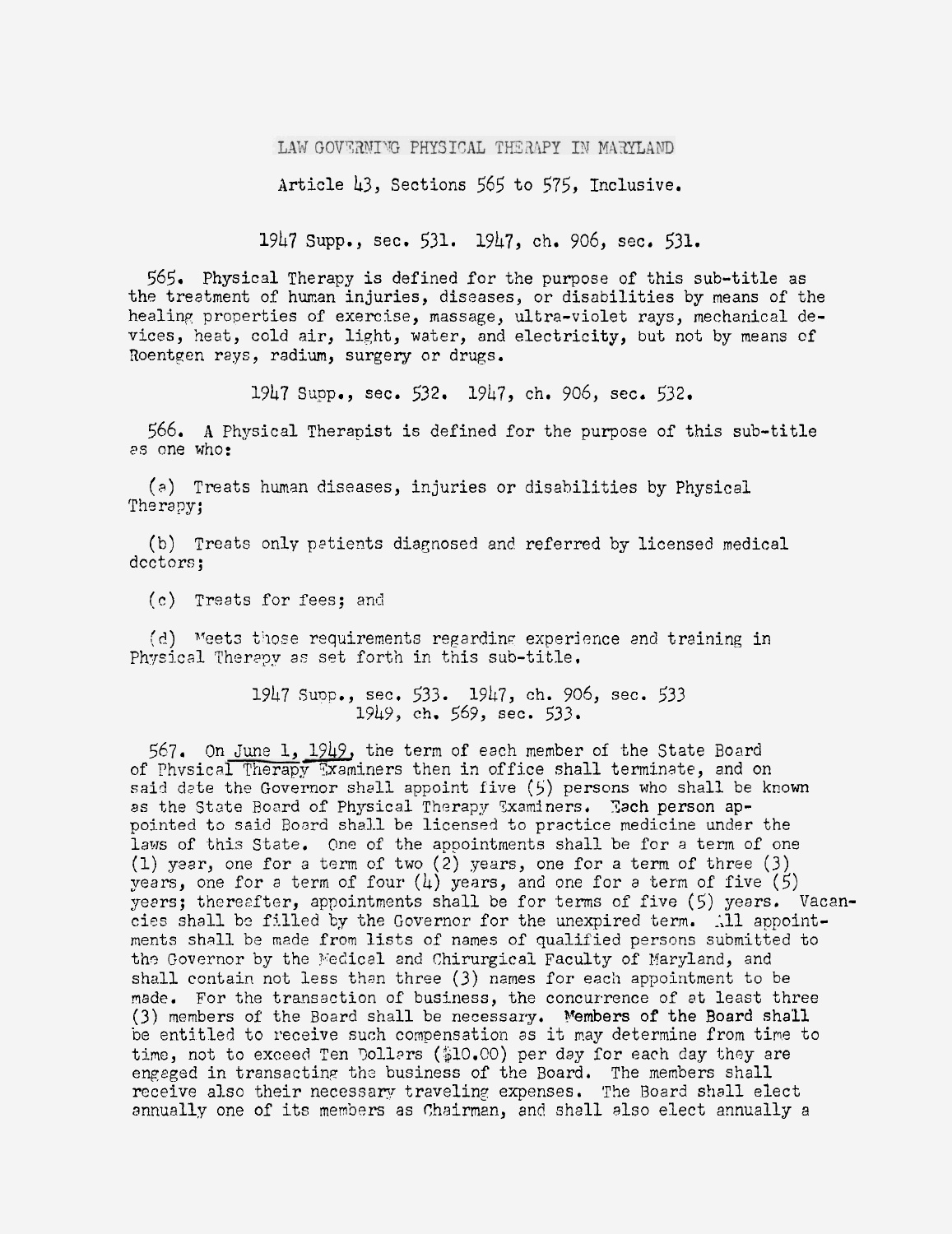## LAW GOVERNING PHYSICAL THERAPY IN MARYLAND

Secretary, who need not be a member of the Board. The Secretary shall receive such compensation as may be provided in the budget; and the compensation of the members, the Secretary and all expenses of the Board shall be paid from its reccipts. The Board shall have the authority to obtain information which it may require in the field of physical therapy and, for that purpose, may secure the advice of experts and consultants to be paid out of the funds of the Board.

1947 Supp., sec. 534. 1947, ch. 906, sec. 534.

565. 'nnually after January 1, 1948, or more often if the Board shall deem it necessary, the said Board shall hold an examination for applicents for licenses to practice Physical Therapy in this State. Notice of time and place of such examination shall be given by one or more announcemonts in a daily newspaper published in the City of Baltimore and by such other methods as the said Board may see fit to use.

1347 Supp., sec. 535. 1947, ch. 905, sec. 535.

569. The said Board is empowered to pass upon the qualifications of applicants for licenses and shall make such rules and regulations, not inconsistent with this sub-title, as are necessary for the examination and licensing of applicants, and for suspension or revocation of licenses.

1947 Supp., sec. 536. 1947, ch. 906, sec. 536.

570. The said Board shall be and is hereby empowered, after due notice and hearing, to suspend or revoke any licenses issued, under the provisions of this sub-title, to anyonc vho docs or attempts to do any act, or holds himself or herself as being authorized to do any act as a Physical Therapist not expressly conferred herein upon such licensee, or for any violations of this sub-title.

19k7 Supp., sec. 537. 1947, ch. 906, sec. 537.

 $571.$  (A) Without Examination: iny person practicing Physical Therapy in the State of Maryland on June 1, 1947 shall be entitled to be liccnsed as a Physical Therapist if:  $(1)$  he or she is a member of the Maryland State Zegistry of Physical Therapists, or Maryland State Physical Therapy Society, Inc., or  $(2)$  if:  $(a)$  he or she produces statements from three (3) active, reputabls licensed doctors of medicine certifying that he or she is of good moral character and has treated patients under the direction 2nd supervision of the certifying doctor of medicine for a period of not less then two years in the State of Maryland prior to the application for license, or if: (b) he or she produces satisfactory evidence to the State Board of Physical Therapy Examiners, of experience and iraining in Physical Therapy for a period of not less than one yaar in an approved hospital. No applications for licenses without examination shall be accepted after January 1, 1948, unlass the applicant shall be engaged in the military service of the United States or any of its allies, in which case such application shall be accepted at any time within six (6) months after honorable discharge from such military service.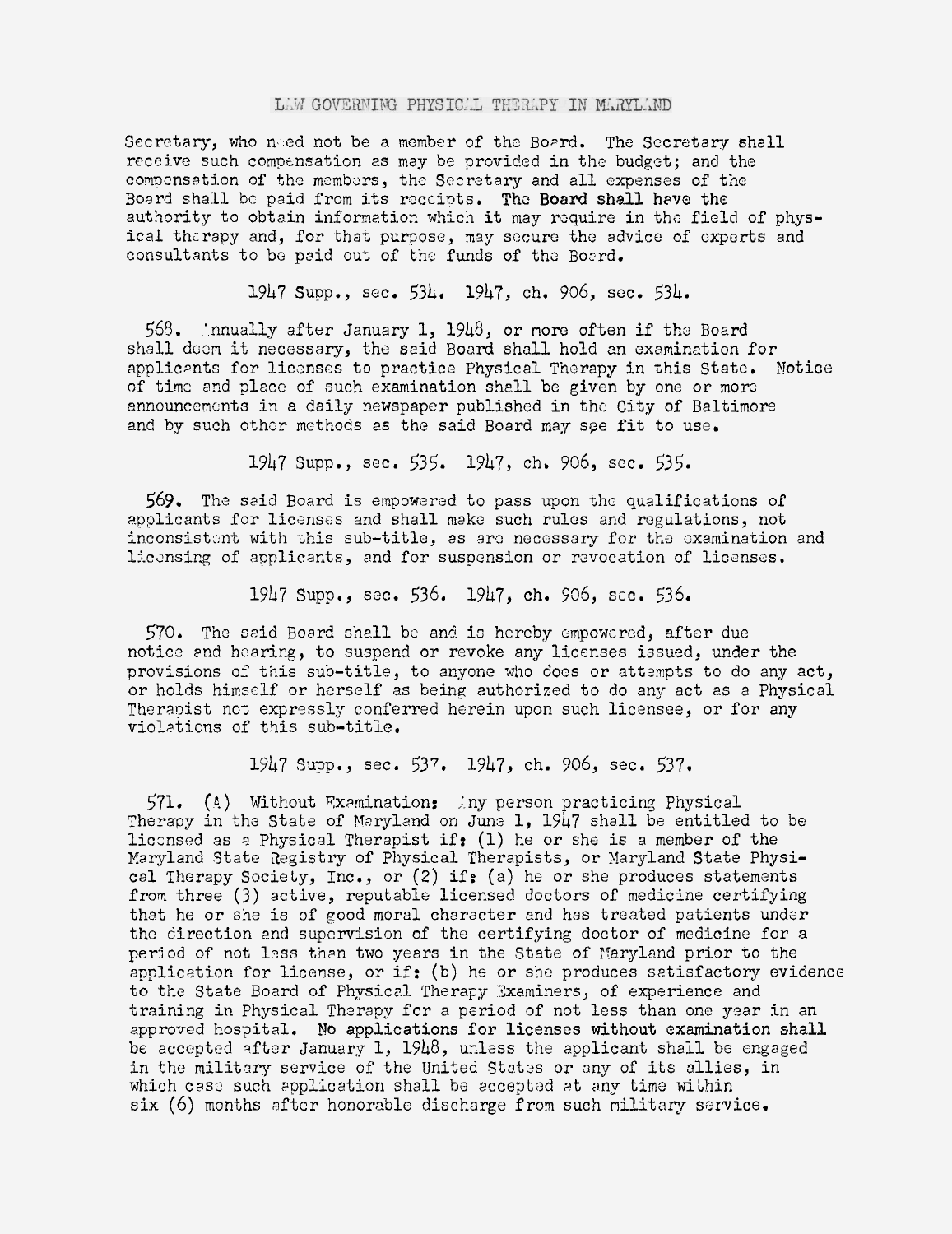## LAW GOVERNING PHYSICAL THERAPY IN MARYLAND

(B) By Examination? (1) Rvery person other than those covered by 571 (\) above, of good moral character, who has completed physical therapy training prior to June 1,  $1947$  or who is attending a course in physical therapy on June 1,  $1947$ , may make application for examination for license providing that he or she produce evidence setisfactory to the Maryland State Board of Physical Therapy Examiners of his or her graduation from a school, college, hospital or university which hes a complete and acceptable course in physical therapy, and which is accredited bv the Maryland Stete Board of Physical Therapy Examiners.

(2) Persons who shall enter physical therapy training after June 1, 1947, shall be required to meet one of the following educational requirements in order to be eligible to take the examination for license in the State of Maryland:

(a) Graduation from an accredited school of nursing plus an accredited course in Physical Therapy of not less than 9 months; or

(b) Graduation from an accredited school of physical education plus an accredited course in Fhysical Therapy of not less than 3 months; or

(o) Soopletion of three yeers of college with science courses plus an accredited course in Physical Therapy of not less than 9 months; or

(tl) Graduation fron **n** hiph school plus a four (4) year college course with a major in Physical Therapy; or

(e) Graduation in Medical Technology with B. S. degree plus an accredited course in Physical Therapy of not less than 9 months.

 $(n)$  : 'ny Physical Therapist licensed or registered in any other State which has heretcfore or which will hereafter establish such licensing or recisterinp requirements by a legally constituted board with standards approved by the State Board of Physical Therapy Txaminers of Maryland, and whose qualifications are equal to those of this State, in the discretion of said Board, may be eligible to receive a license as a Physical Therapist in this State without examination.

> 1947 Supp., sec. 538. 1947, ch.. 906, sec. 538. 1949, ch. 569, sec. 538. 1951, ch. 246,

572. 11 persons licensed as physical therapists under the provisions of this sub-title shall, as a condition precedent to granting of such license, pay to the State Board of Physical Therapy Sxamincrs, a fee of Ten Dollars (\$10.00) which shall accompany the application for the license. Said fee shall be retained by the Board, whether or not the license is issued. All licenses heretofore issued under the provisions of this sub-title shall expire on January 1, 1950, and shall be renewed by application to the Board, upon payment of a renewal fee of Five Dollars  $(*5.00)$ , and shall be granted unless the licensee improperly or unlawfully obtained the license in the first instance or since its issuance, has committed a substantial violation of any of the provisions of this sub-title.